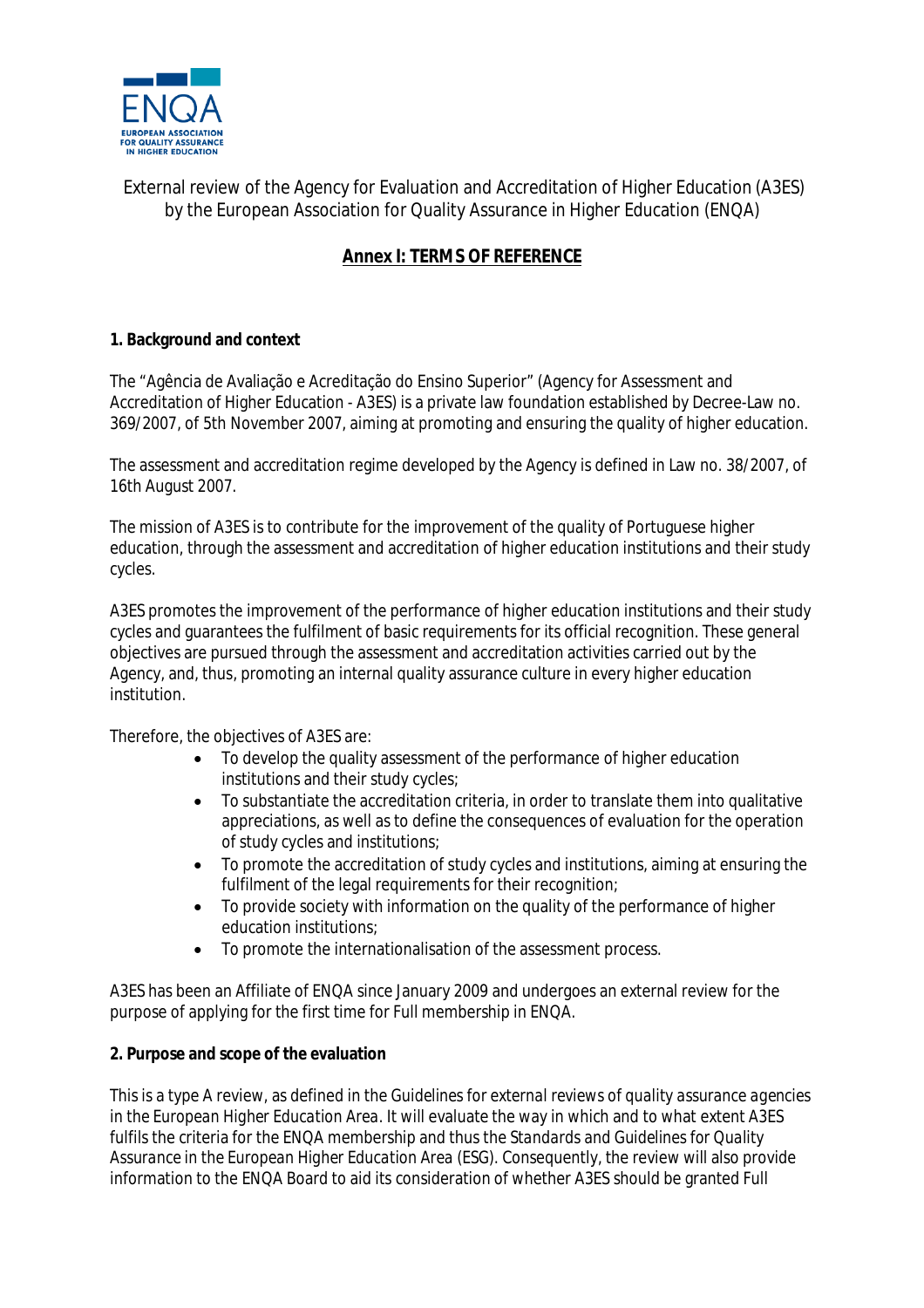membership of ENQA. The review panel is not expected, however, to make any judgements as regards granting A3ES Full membership in ENQA.

#### **3. The review process**

The process is designed in the light of the *Guidelines for external reviews of quality assurance agencies in the European Higher Education Area*.

The evaluation procedure consists of the following steps:

- Formulation of the contract and Terms of Reference for the review;
- Nomination and appointment of the review panel:
- Self-evaluation by A3ES including the preparation of a self-evaluation report;
- $\bullet$  A site visit by the review panel to A3ES;
- Preparation and completion of the final evaluation report by the review panel;
- Scrutiny of the final evaluation report by the Review Committee of the ENQA Board:
- Analysis of the scrutiny by the ENQA Board and their decision regarding ENQA membership;
- Follow-up of the panel's and/or ENQA Board's recommendations by the agency.

#### **3.1 Nomination and appointment of the review team members**

The review panel consists of five members: Four external reviewers (one or two quality assurance experts, representative(s) of higher education institutions, student member) and a review secretary. Three of the reviewers (including the review secretary) are nominated by the ENQA Board on the basis of proposals submitted to ENQA by member agencies. The fourth external reviewer is drawn from a nomination provided by the European University Association (EUA). The nomination of the student member is asked from the European Students' Union (ESU). One of the panel members serves as the chair of the review.

Current members of the ENQA Board are not eligible to serve as reviewers.

ENQA will provide A3ES with the list of suggested experts with their respective curriculum vitae to establish that there are no known conflicts of interest. The experts will have to sign a non-conflict of interest statement as regards A3ES review.

#### **3.2 Self-evaluation by A3ES, including the preparation of a self-evaluation report**

A3ES is responsible for the execution and organisation of its own self-evaluation process and shall take into account the following guidance:

- Self-evaluation is organised as a project with a clearly defined schedule and includes all relevant internal and external stakeholders;
- The self-evaluation report is broken down by the topics of the evaluation: background description of the current situation of the Agency; analysis and appraisal of the current situation; proposals for improvement and measures already planned; a summary of perceived strengths and weaknesses.
- The report is well-structured, concise and comprehensively prepared. It clearly demonstrates the extent to which A3ES fulfils its tasks of external quality assurance and meets the criteria for the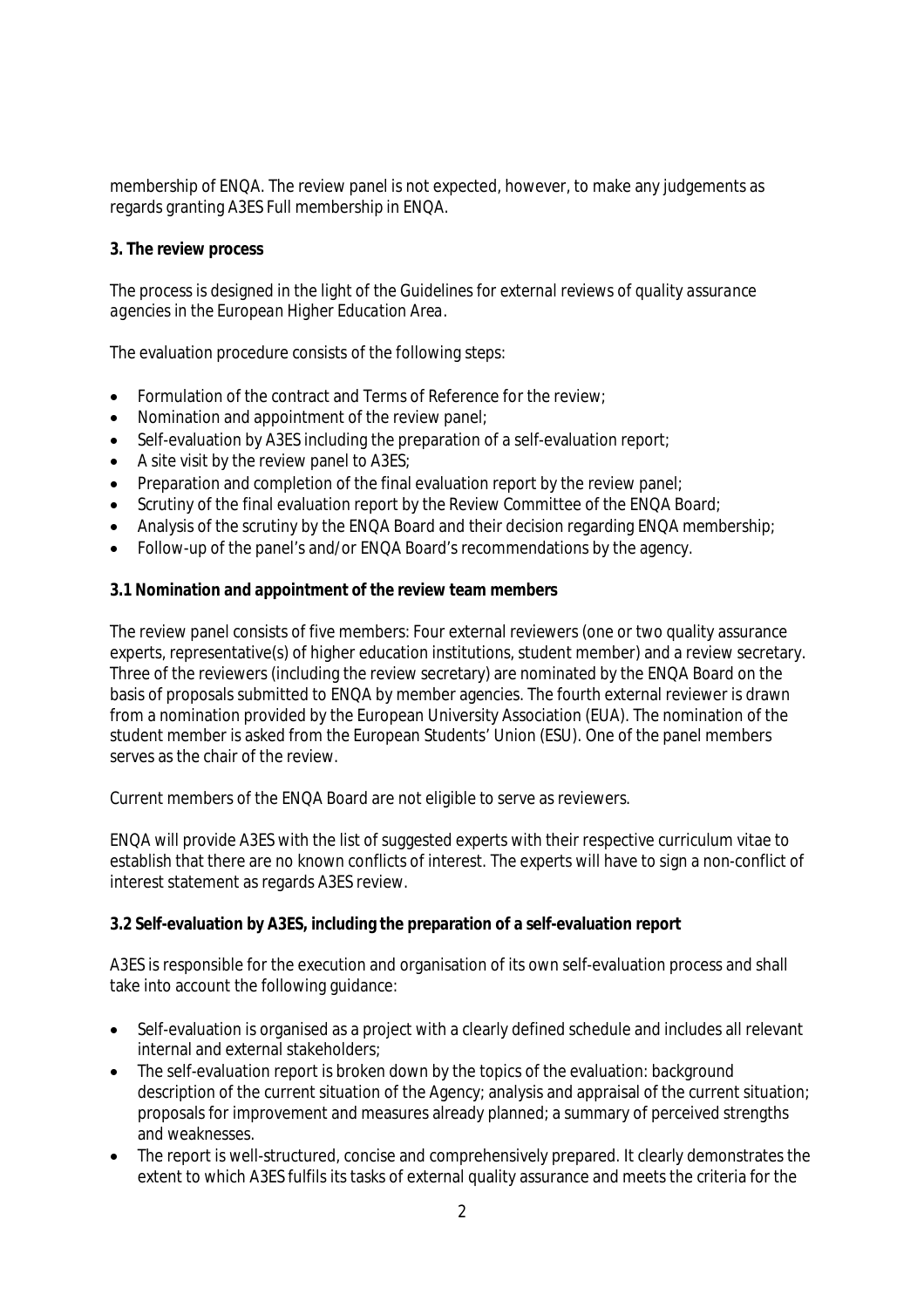ENQA membership and thus the ESG*.* The report is submitted to the review panel a minimum of eight weeks prior to the site visit.

#### **3.3 Site visit by the review panel**

A3ES will draw up a draft proposal of schedule of the site visit to be submitted to the review panel at least three months before the planned dates of the visit. The schedule includes an indicative timetable of the meetings and other exercises to be undertaken by the review panel during the site visit, the duration of which is 2 days. The approved schedule shall be given to A3ES at least two months before the dates of the visit, in order to properly organise the requested interviews.

The review panel will be assisted by A3ES in arriving to Lisbon.

The site visit will close with an oral presentation and discussion of the major issues of the evaluation between the review panel and A3ES.

# **3.4 Preparation and completion of the final evaluation report**

The main outcome of the review process is the report. On the basis of the self-evaluation report, sitevisit and review panel's findings, the review secretary will draft the report, in collaboration with the chair and the rest of the panel members.

The report will take into account the purpose and scope of the evaluation as defined under article 2. It will also provide a clear rationale for its findings with regards to each ENQA membership criteria. A draft will be submitted for comment to A3ES within two months of the site visit for comment on factual accuracy. If A3ES chooses to provide a statement in reference to the draft report it will be submitted to the chair of the review panel within two weeks after the receipt of the draft report. Thereafter the review panel will take into account the statement by A3ES, finalise the document and submit it to A3ES and ENQA.

The report is to be finalised within three months of the site visit and will not exceed 40 pages in length.

#### **4. Follow-up process and publication of the report**

A3ES will consider the expert panel's report and inform ENQA of its plans to implement any recommendations contained in the report.

Subsequent to the discussion of the evaluation results and any planned implementation measures with ENQA, the review report and the follow-up plans agreed upon will be published on A3ES website.

The final review report will be published on the ENQA website, regardless of the review outcome and decision by the Board.

# **5. Use of the report**

ENQA shall retain ownership of the report. The intellectual property of all works created by the expert panel in connection with the review contract, including specifically any written reports, shall be vested in ENQA.

The review report is to be used by the Board of ENQA for the purpose of reaching a conclusion on whether A3ES has or has not met the membership criteria/ESG.